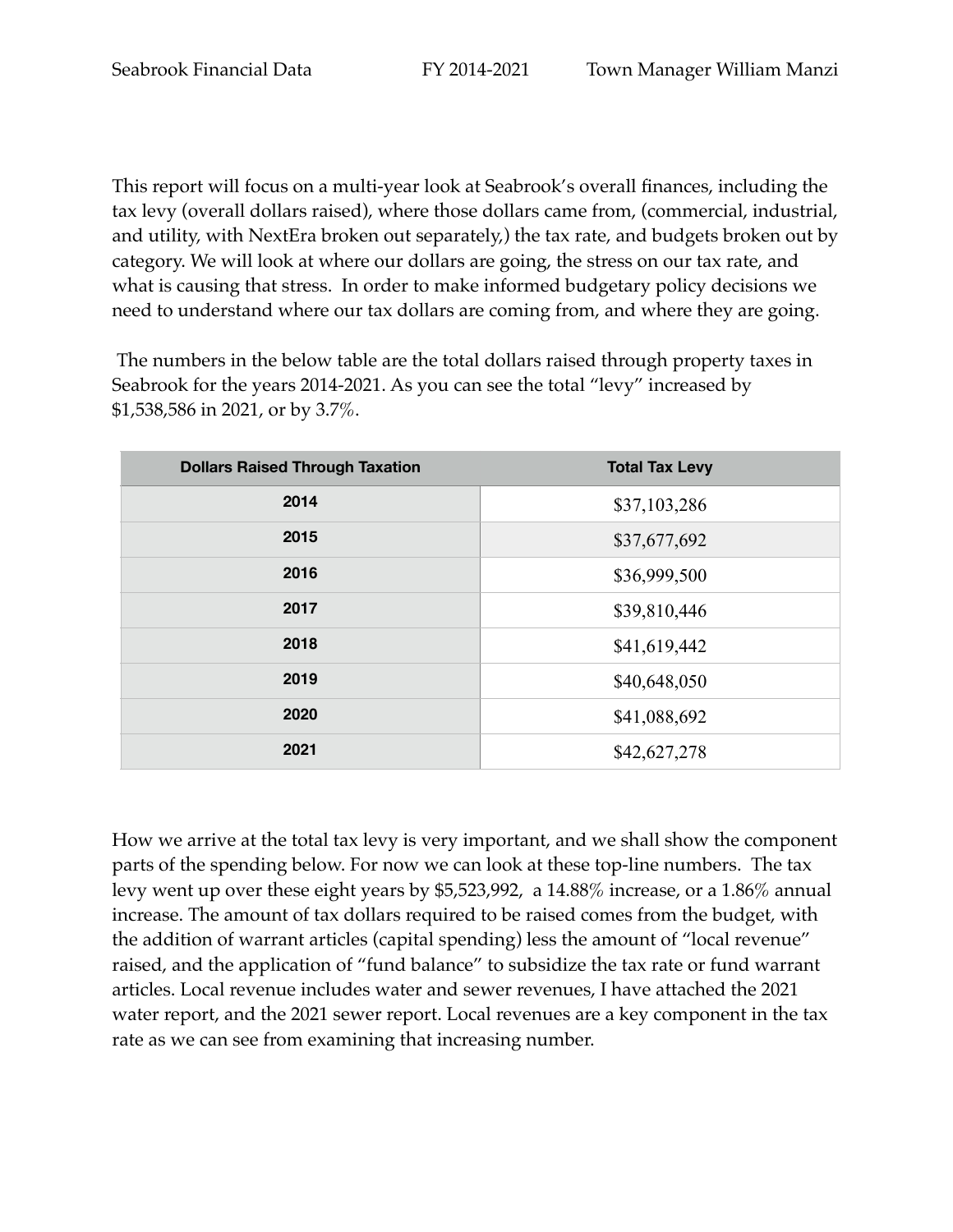| 2014                | <b>TAX RATE</b> | <b>TAX LEVY</b> | <b>PERCENT OF LEVY</b> |
|---------------------|-----------------|-----------------|------------------------|
| <b>Total</b>        | \$15.27         | \$37,103,286    |                        |
| <b>Town</b>         | \$6.37          | \$16,986,651    | 45.8%                  |
| <b>Local School</b> | \$5.42          | \$14,453,735    | 39%                    |
| <b>State School</b> | \$2.52          | \$3,366,006     | $9.9\%$                |
| <b>County</b>       | \$0.96          | \$2,555,394     | 6.89%                  |

 In 2014, including water and sewer, our "local revenues" were \$5,885,678. The Fund Balance at the close of 2014 was \$4,475,677, and no fund balance was applied to offset the tax rate. The combined percentage for education was 48.9%.

| 2015                | <b>TAX RATE</b> | <b>TAX LEVY</b> | <b>PERCENT OF LEVY</b> |
|---------------------|-----------------|-----------------|------------------------|
| Total               | \$14.79         | \$37,677,692    |                        |
| <b>Town</b>         | \$6.29          | \$17,491,429    | 46.42%                 |
| <b>Local School</b> | \$5.17          | \$14,393,160    | 38.20%                 |
| <b>State School</b> | \$2.37          | \$3,363,153     | 8.93%                  |
| <b>County</b>       | \$0.96          | \$2,684,150     | 7.12%                  |

In 2015 the Town number rose by \$504,778, which was the bulk of the increase in the total tax levy, which rose by \$574,406. In that cycle the Town held its budgeted spending steady, but voter approved capital spending accounted for the entire increase. (Aggregate approved warrant articles that year were over \$2.5 million) The relative split between the four categories was roughly the same, with a slight increase in the Town share of the overall burden. No fund balance was used to offset the tax rate. Local revenues were \$4,797,183. The ending Fund Balance was \$6,356,963. The combined percentage for education was 47.13%.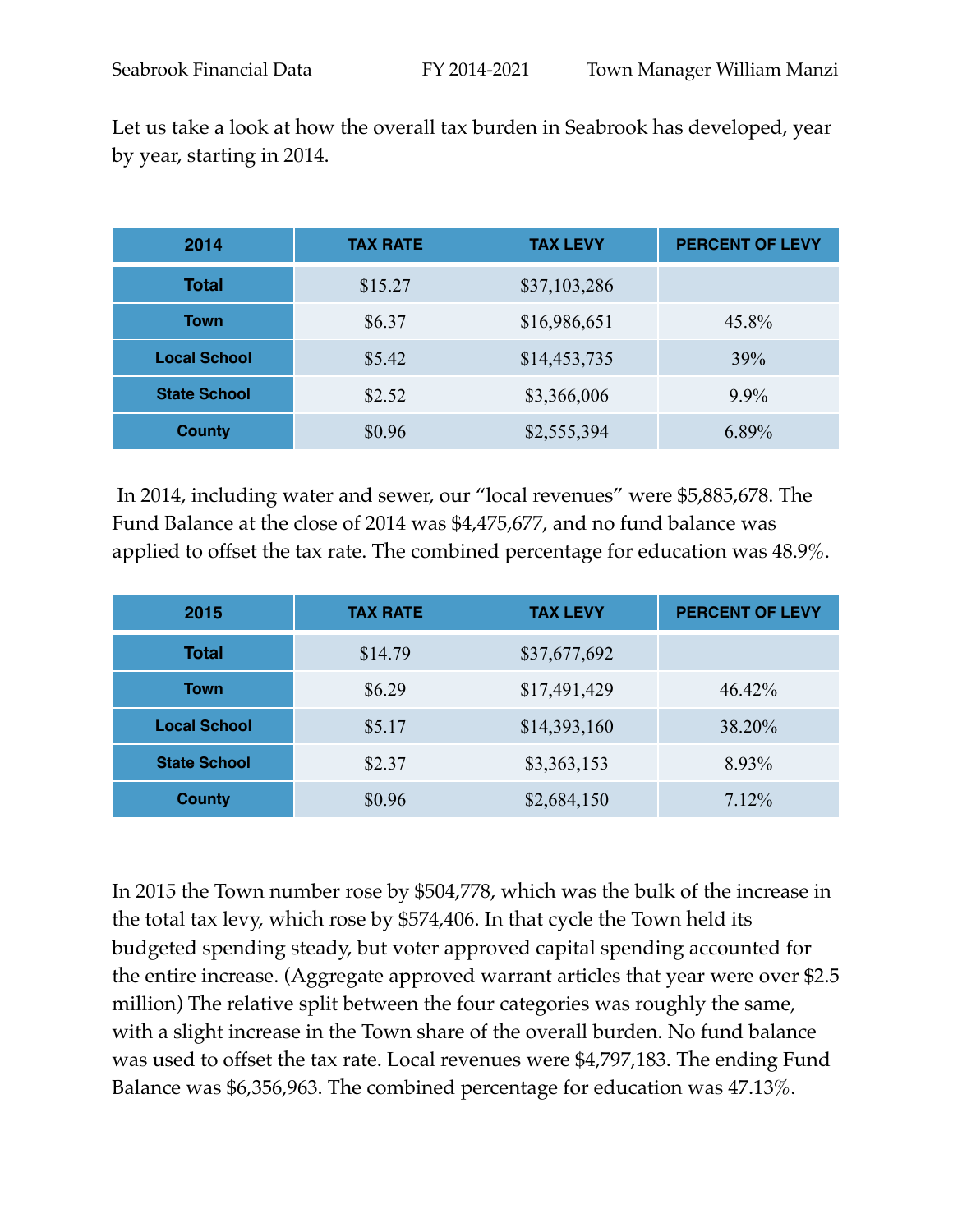| 2016                | <b>TAX RATE</b> | <b>TAX LEVY</b> | <b>PERCENT OF LEVY</b> |
|---------------------|-----------------|-----------------|------------------------|
| <b>Total</b>        | \$14.79         | \$36,999,500    |                        |
| <b>Town</b>         | \$6.06          | \$16,351,179    | 44.19%                 |
| <b>Local School</b> | \$5.40          | \$14,577,887    | 39.40%                 |
| <b>State School</b> | \$2.31          | \$3,559,778     | $9.62\%$               |
| <b>County</b>       | \$1.02          | \$2,757,156     | 7.45%                  |

This 2016 fiscal cycle saw the average tax burden rise by about 12%, a sharp increase. The numbers above should not have brought that type of increase, but of course these numbers do not tell the whole story. The overall "tax levy" was down by \$678,190 (meaning that the Town raised that much less in property taxes) and the Town levy was down by \$1,140,250. The Town drove the Fund Balance up to \$9,165,185, but then applied \$2,250,000 of that to offset the tax rate. That accounts for the drop in the Town tax levy. The Town also authorized, with voter approval, the utilization of \$325,000 for capital spending directly from the Fund Balance. That pushed the Fund Balance number down to \$6,590,185. We will add, below, some additional data on the NextEra tax payments that will bring a fuller understanding of what is driving the relative tax burden in Seabrook. Local revenues were \$5,560,176, with that number dropping to \$3,908,233 after the removal of water and sewer revenue, as well as other intergovernmental transfers. The Town percentage of the overall levy dropped by 2.23%. The combined educational percentage was 49.02%.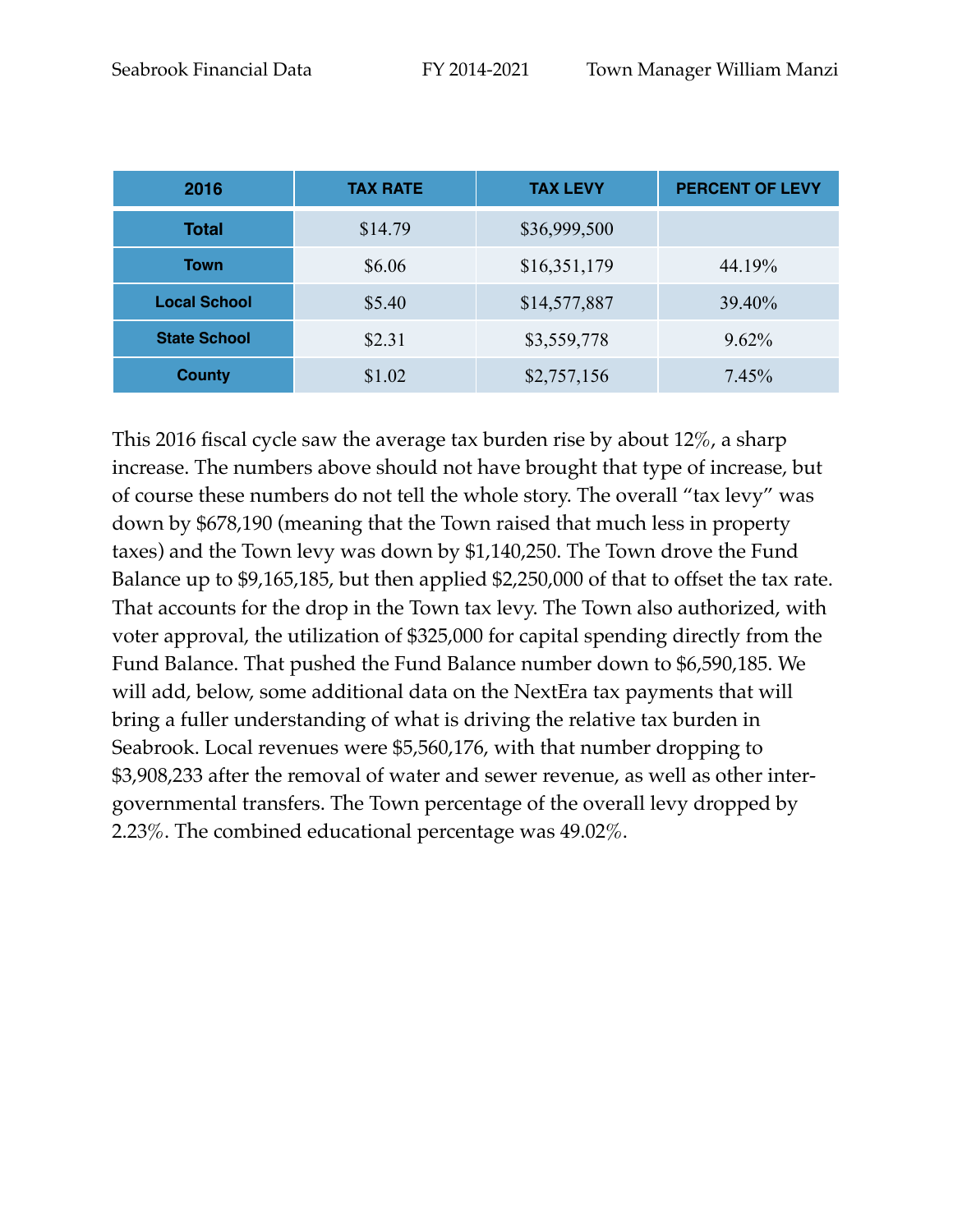| 2017                | <b>TAX RATE</b> | <b>TAX LEVY</b> | <b>PERCENT OF LEVY</b> |
|---------------------|-----------------|-----------------|------------------------|
| <b>Total</b>        | \$16.25         | \$39,810,446    |                        |
| <b>Town</b>         | \$6.67          | \$17,309,362    | 43.48%                 |
| <b>Local School</b> | \$6.35          | \$16,498,709    | 41.44%                 |
| <b>State School</b> | \$2.31          | \$3,609,848     | $9.07\%$               |
| <b>County</b>       | \$0.92          | \$2,392,527     | $6.01\%$               |

These 2017 numbers also brought us a tax increase, but this time it is easier to see why. The overall tax levy was up by \$2,810,946, with the Town portion up by \$958,183, and the Schools up by \$1,920,822. Once again Town side spending was driven by voter approved capital spending, with that number exceeding \$2 million. Local revenues were \$5,887,849, with that number dropping to \$4,421,747 after the removal of water and sewer revenues and intergovernmental transfers. The Fund Balance was raised back up to \$8,380,584 from the 2016 ending number of \$6,590,185, an increase of \$1,790,399. That increase enabled a Fund Balance allocation of \$2 million to reduce the tax rate, with \$270,000 also utilized for voter approved capital projects. That brought the ending Fund Balance down to \$6,110,584, a decrease of only \$479,601 from the ending 2016 number, despite the utilization of \$2,270,000 of Fund Balance. The combined educational percentage was 50.51%.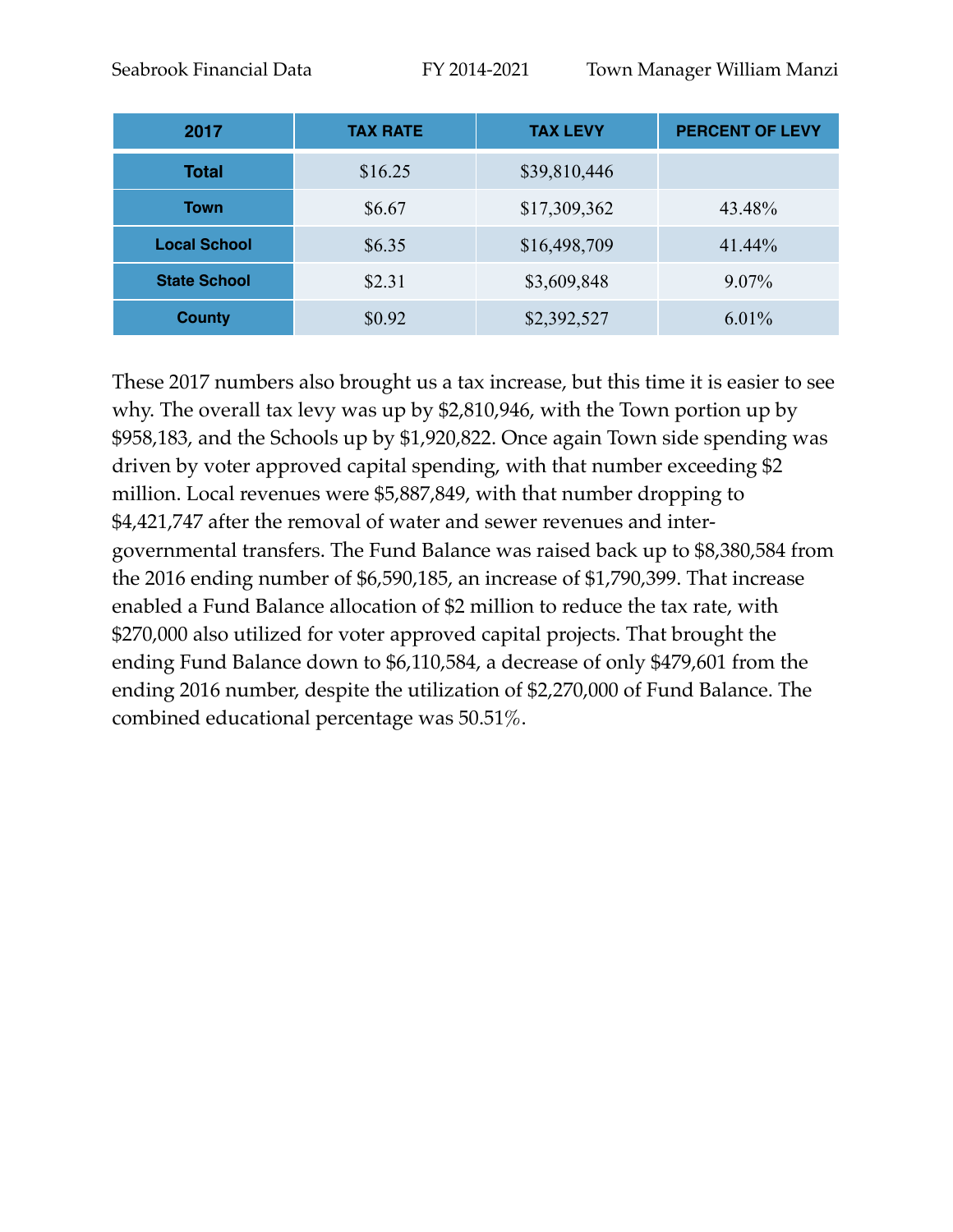| 2018                | <b>TAX RATE</b> | <b>TAX LEVY</b> | <b>PERCENT OF LEVY</b> |
|---------------------|-----------------|-----------------|------------------------|
| <b>Total</b>        | \$16.25         | \$41,619,442    |                        |
| <b>Town</b>         | \$7.00          | \$18,893,219    | 45.40%                 |
| <b>Local School</b> | \$6.22          | \$16,767,508    | 40.29%                 |
| <b>State School</b> | \$2.13          | \$3,537,626     | 8.50%                  |
| <b>County</b>       | \$0.90          | \$2,421,089     | 5.82%                  |

This is the 2018 data, and it requires some explanation and analysis. The total "levy" (the amount raised by taxation) rose by \$1,808,996, or  $4.5\%$ . The total school portion of the amount raised by taxation is \$20,305,134, or 48.79% of the total. The Town percentage, as shown in the above table, is at 45.4%. In 2018, on a year to year basis, the percentage of the total levy attributed to schools declined slightly, while the Town percentage was up slightly. If we look at the data from 2014 the breakdown between that year and 2018 has essentially stayed the same. In 2018 local revenues were \$5,041,131, and the authorized expenditure from the fund balance was \$975,000 (\$495,000 to subsidize the tax rate, \$480,000 to fund the warrant article for the sewer outfall pipe.) The NextEra assessment for 2018 led to a tax bill of \$12,500,000, up from \$12,380,000 in 2017, as there was no agreement at tax setting time. A three year deal was struck in 2019 (that included 2018) at \$36,000,000, which has an implication for how we look at the overall tax levy for 2018. This agreement will also have ramifications for 2019. We will further explore those issues in the NextEra portion of the report. The combined educational percentage was 48.79%.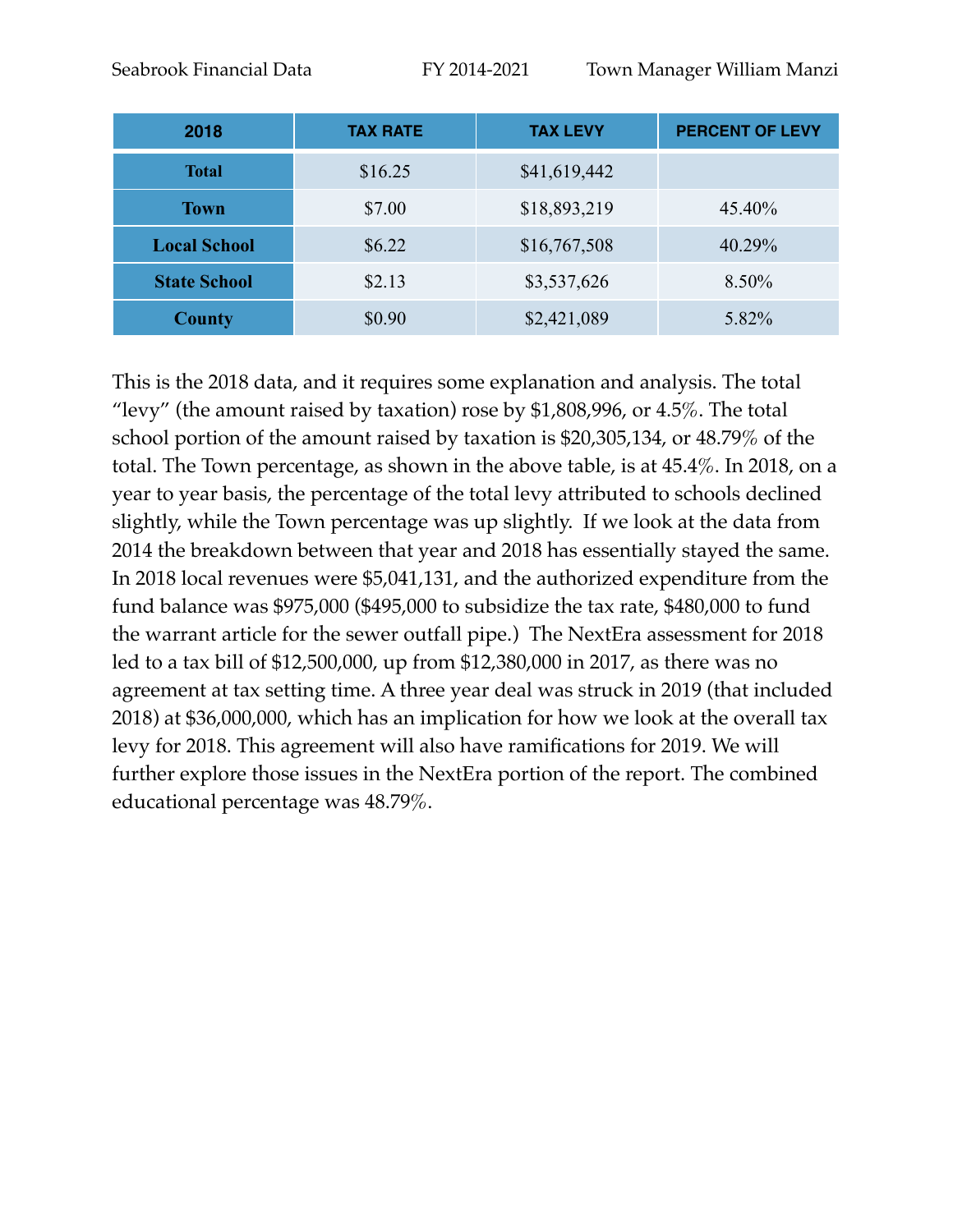| 2019                | <b>TAX RATE</b> | <b>TAX LEVY</b> | <b>PERCENT OF LEVY</b> |
|---------------------|-----------------|-----------------|------------------------|
| <b>Total</b>        | \$15.75         | \$40,648,050    |                        |
| <b>Town</b>         | \$6.57          | \$17,950,073    | 44.16%                 |
| <b>Local School</b> | \$6.21          | \$16,956,127    | 41.71%                 |
| <b>State School</b> | \$2.08          | \$3,560,050     | 8.76%                  |
| <b>County</b>       | \$0.89          | \$2,440,800     | $6.00\%$               |

Here are the 2019 numbers, and they break down the tax levy numbers discussed at the top of the report by category. We see a decline in the town portion of the tax levy, from \$18,893,219 down to \$17,950,073, a decline of \$943,146, which essentially accounts for **all** of the decrease in the overall tax levy. Based on that the total percentage of tax dollars raised going to the Town declined by 1.24%, while the combined school percentage went up by 1.68%, with the schools taking over 50% of all property tax dollars raised in 2019. It is worth noting here that the goal of the Board of Selectmen was to end the massive subsidy going from the taxpayer to water and sewer users, and that has largely been accomplished. The tax rate, and the overall tax levy, for 2019, has been stabilized. The combined educational percentage was 50.47%

| 2020                | <b>TAX RATE</b> | <b>TAX LEVY</b> | <b>PERCENT OF LEVY</b> |
|---------------------|-----------------|-----------------|------------------------|
| <b>Total</b>        | \$15.97         | \$41,088,692    |                        |
| <b>Town</b>         | \$6.57          | \$17,926,201    | 43.63%                 |
| <b>Local School</b> | \$6.41          | \$17,503,975    | 42.60%                 |
| <b>State School</b> | \$2.07          | \$3,560,072     | 8.66%                  |
| <b>County</b>       | \$0.92          | \$2,510,694     | 6.11%                  |

While the tax rate and the total levy both increased in 2020 the Town levy actually decreased slightly from year to year, while the Town tax rate remained constant at \$6.57. The schools exceeded 51% of the total levy, and the total levy to support the schools exceeded the Town side number by \$3.1 million. The combined educational percentage was 51.26%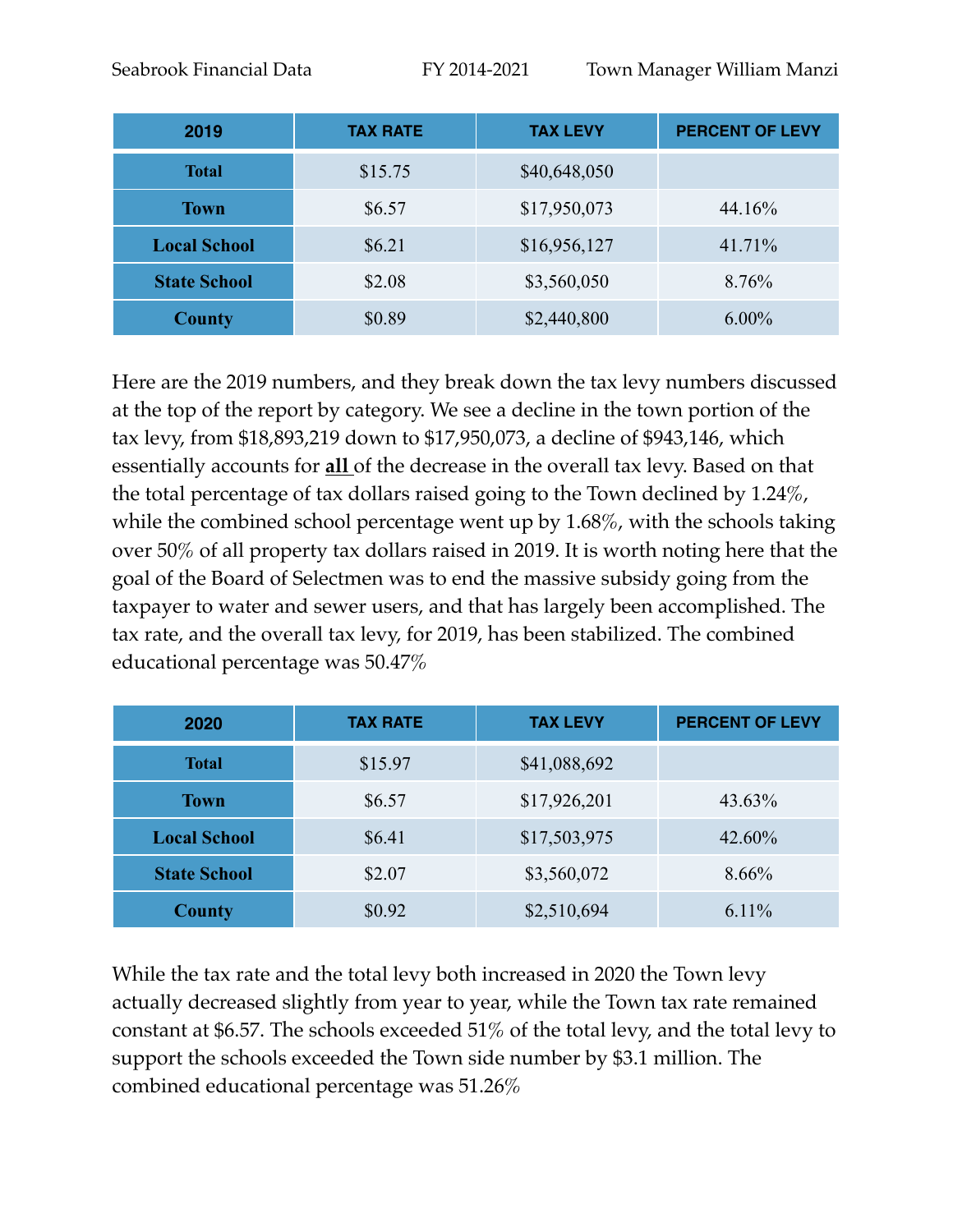| 2021                | <b>TAX RATE</b> | <b>TAX LEVY</b> | <b>PERCENT OF LEVY</b> |
|---------------------|-----------------|-----------------|------------------------|
| <b>Total</b>        | \$13.73         | \$42,627,278    |                        |
| <b>Town</b>         | \$6.01          | \$19,277,067    | 45.22%                 |
| <b>Local School</b> | \$5.33          | \$17,449,256    | 40.93%                 |
| <b>State School</b> | \$1.64          | \$3,456,679     | 8.11%                  |
| <b>County</b>       | \$0.75          | \$2,444,276     | $5.73\%$               |

The 2021 numbers are new to this report and are of major interest. The top line numbers show that the Town levy went up \$1,350,866, or 7.5%, which is a major increase. The town percentage of the total levy rose to 45.22%, an increase of 1.59%. The combined school percentage of the levy is 49.04%, down from the 2020 percentage of 51.26%. The county portion was also down slightly. Despite the increase in the town levy the schools still constitute almost half of the total levy, and are 3.82% above the town as far as levy utilization. There is substantially more to the numbers in 2021 which I will examine in different ways in this report, and in the executive summary.

Now let us take a look at NextEra, and other sources of our tax revenues, to see what those numbers tell us. The total levy number will differ slightly from above due to overlay and statutory exemptions, but that difference is insignificant. Let us look at those numbers, which will answer some of the questions raised by the numbers above.

| 2014                   | <b>TAX LEVY</b> | <b>PERCENT OF LEVY</b> |
|------------------------|-----------------|------------------------|
| <b>Total</b>           | \$37,132,224    |                        |
| <b>NextEra</b>         | \$15,630,000    | 42.09%                 |
| <b>Other Utilities</b> | \$1,350,094     | 3.64%                  |
| <b>Commercial</b>      | \$5,746,280     | 15.48%                 |
| <b>Residential</b>     | \$14,405,850    | 38.80%                 |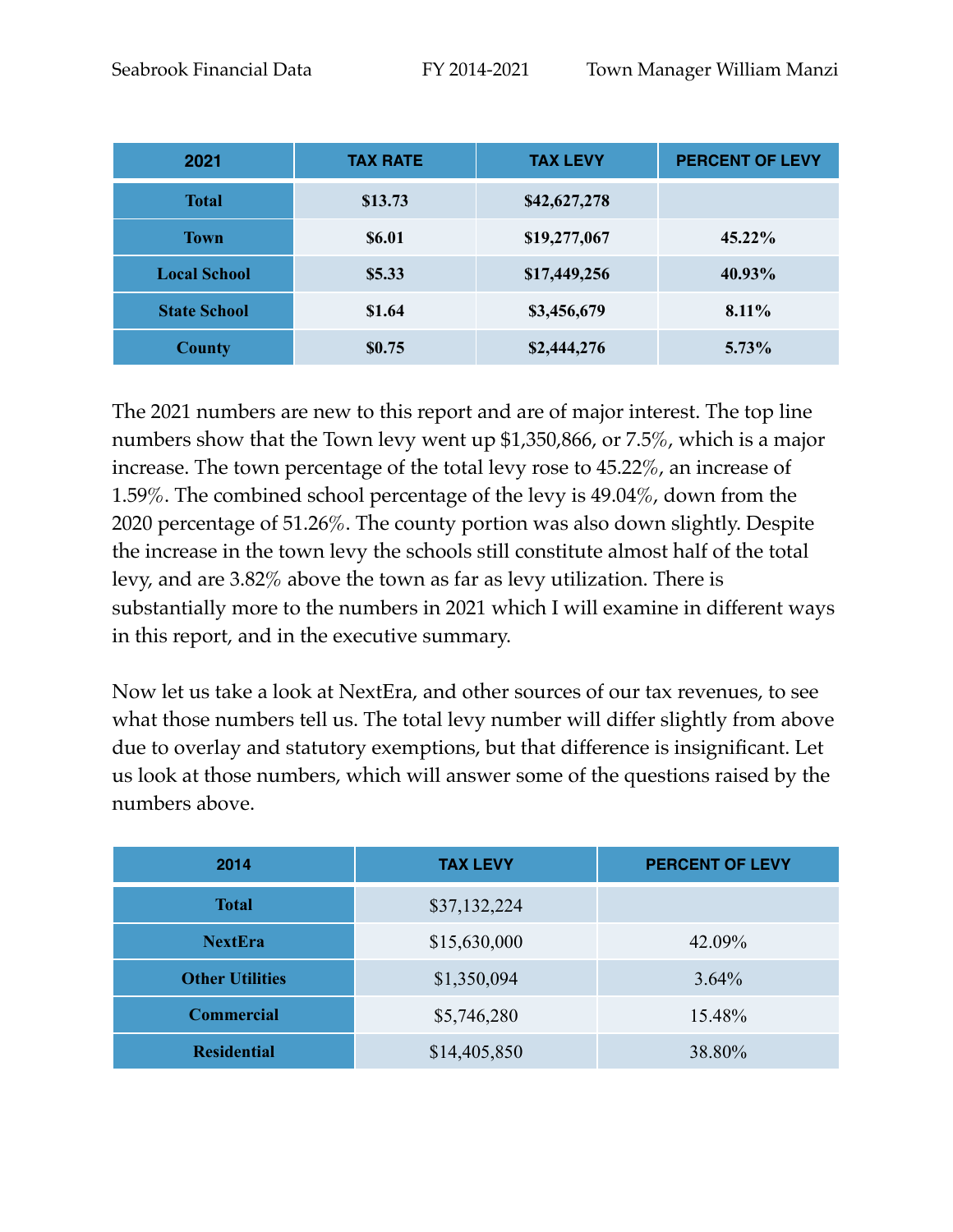| 2015                   | <b>TAX LEVY</b> | <b>PERCENT OF LEVY</b> |
|------------------------|-----------------|------------------------|
| <b>Total</b>           | \$37,704,890    |                        |
| <b>NextEra</b>         | \$15,630,000    | 41.45%                 |
| <b>Other Utilities</b> | \$1,353,955     | 3.59%                  |
| <b>Commercial</b>      | \$6,407,459     | 16.99%                 |
| <b>Residential</b>     | \$14,313,476    | 37.96%                 |

| 2016                   | <b>TAX LEVY</b> | <b>PERCENT OF LEVY</b> |
|------------------------|-----------------|------------------------|
| <b>Total</b>           | \$37,020,380    |                        |
| <b>NextEra</b>         | \$12,880,000    | 34.79%                 |
| <b>Other Utilities</b> | \$1,579,489     | 4.27%                  |
| <b>Commercial</b>      | \$6,464,472     | 17.46%                 |
| <b>Residential</b>     | \$16,096,419    | 43.48%                 |

| 2017                   | <b>TAX LEVY</b> | <b>PERCENT OF LEVY</b> |
|------------------------|-----------------|------------------------|
| <b>Total</b>           | \$39,582,296    |                        |
| <b>NextEra</b>         | \$12,380,000    | 31.28%                 |
| <b>Other Utilities</b> | \$1,998,632     | 5.05%                  |
| <b>Commercial</b>      | \$7,337,322     | 18.54%                 |
| <b>Residential</b>     | \$17,866,342    | 45.14%                 |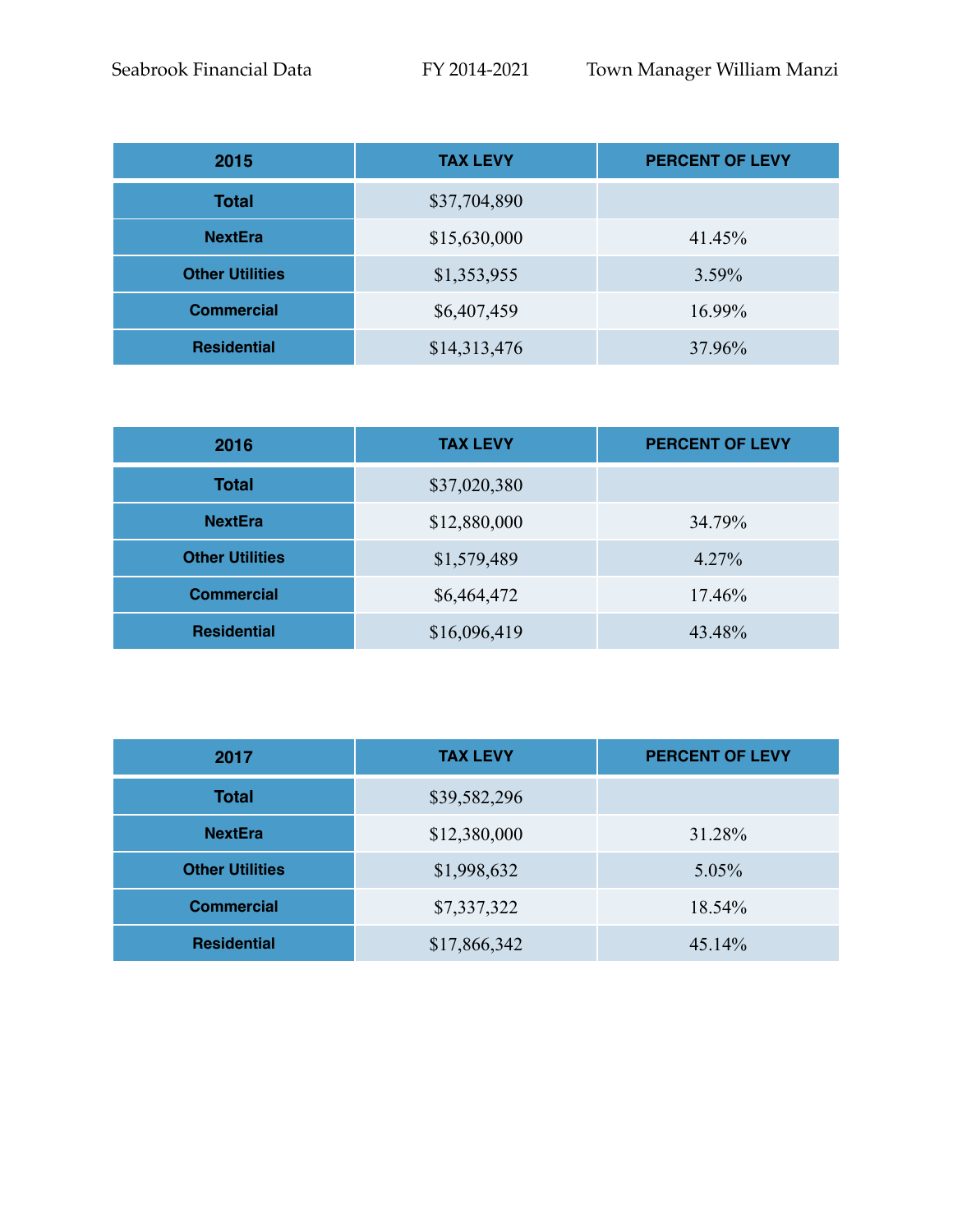| 2018                   | <b>TAX LEVY</b> | <b>PERCENT OF LEVY</b> |
|------------------------|-----------------|------------------------|
| <b>Total</b>           | \$41,619,442    |                        |
| NextEra                | \$12,500,000    | 30.03%                 |
| <b>Other Utilities</b> | \$2,121,841     | 5.10%                  |
| Commercial             | \$7,604,466     | 18.27%                 |
| Residential            | \$19,393,143    | 46.60%                 |

In light of the eventual agreement with NextEra their number was converted to \$12,000,000 in 2019, with the Board determining that abating the \$500,000 overage assessed in 2018 would be the best way forward. That abatement was paid in 2019. If NextEra is calculated at \$12,000,000 then their percentage of the levy drops to 28.8%. That would be a reduction of 2.48% in their relative tax burden, which we have pushed out to 2019. That is a substantial reduction year to year, and a huge reduction from the 42% they paid in 2014. Again that impact has been pushed into 2019 but it continues the trend of NextEra paying less of the overall tax burden, and residential taxpayers picking up that difference. (The NextEra Shift) That NextEra Shift saw the residential tax levy increase by \$1,526,801 in 2018, which is 84% of the total levy increase. With NextEra paying less overall that percentage has largely been shifted to the residential category.

| 2019                   | <b>TAX LEVY</b> | <b>PERCENT OF LEVY</b> |
|------------------------|-----------------|------------------------|
| <b>Total</b>           | \$40,648,050    |                        |
| NextEra                | \$12,130,000    | 29.84%                 |
| <b>Other Utilities</b> | \$1,850,585     | 4.55%                  |
| Commercial             | \$7,333,334     | 18.04%                 |
| Residential            | \$19,334,132    | 47.56%                 |

As mentioned the 2019 tax year managed to slow some trends that were not favorable for the Town, and especially to residential taxpayers. The actual dollars paid by residential taxpayers actually **declined** in 2019 (residential tax levy)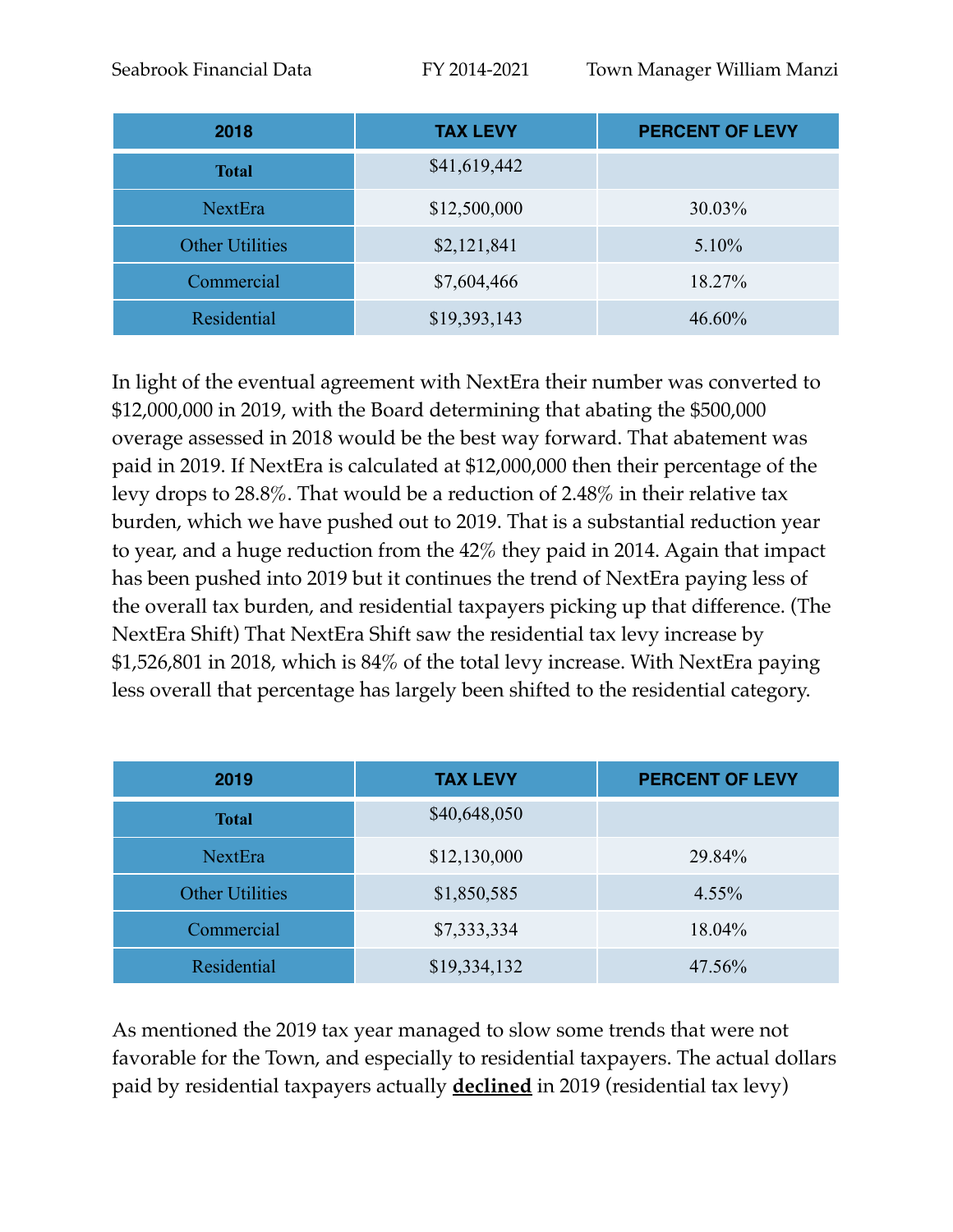although that category slightly increased as a percentage of the overall levy. (Due to the large decrease in the overall levy) The NextEra percentage increased slightly, stopping, at least for 2019, the steep decline in their percentage of the overall levy. (\$12,000,000 on the negotiated tax agreement, and \$130,000 for ancillary properties.) Another item of note is the decline in the category of other utilities, which is a function of state legislation laying out valuation methodology for these utilities, as well as some negotiated settlements of long standing tax cases in this category. Even with that the combined commercial/utility category accounted for \$9,183,919 or 22.59% of all property tax dollars raised in Seabrook.

| 2020                   | <b>TAX LEVY</b> | <b>PERCENT OF LEVY</b> |
|------------------------|-----------------|------------------------|
| <b>Total</b>           | \$41,088,692    |                        |
| <b>NextEra</b>         | \$12,130,000    | 29.52%                 |
| <b>Other Utilities</b> | \$1,891,280     | 4.60%                  |
| Commercial             | \$7,398,224     | 18.01%                 |
| Residential            | \$19,669,187    | 47.87%                 |

| 2021                   | <b>TAX LEVY</b> | <b>PERCENT OF LEVY</b> |
|------------------------|-----------------|------------------------|
| Total                  | \$42,627,278    |                        |
| <b>NextEra</b>         | \$12,097,634    | 28.4%                  |
| <b>Other Utilities</b> | \$2,069,138     | $4.9\%$                |
| Commercial             | \$6,648,167     | 15.6%                  |
| Residential            | \$21,812,339    | 51.2%                  |

The 2021 numbers continue a negative trend for residential taxpayers. This is the data that has created, and will continue to create, difficulties in property taxation for Seabrook. The NextEra percentage of the total levy has declined by 1.12%. That number comes without a tax agreement between Seabrook and NextEra and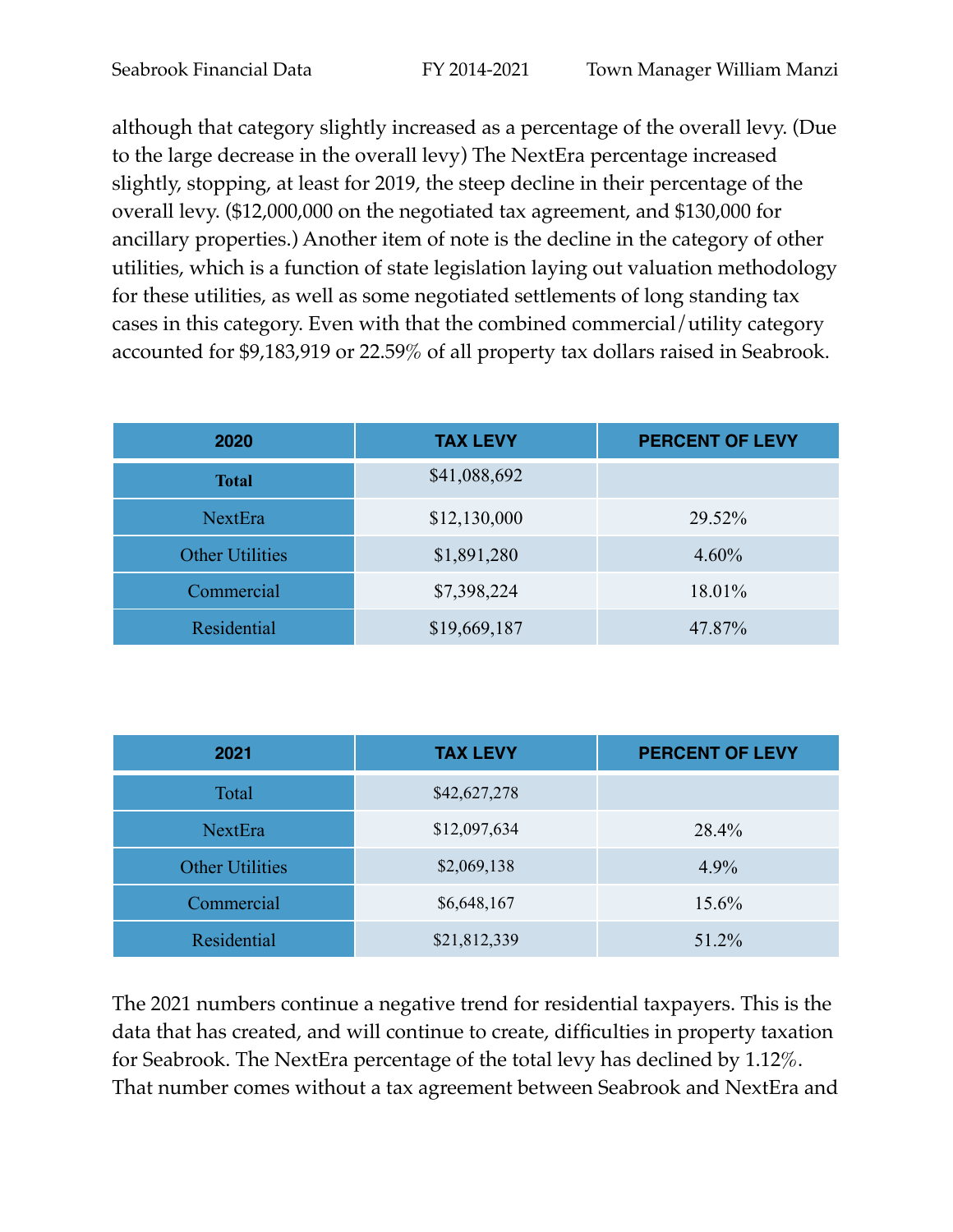is the subject of current discussion between the parties. It bears repeating that with fixed dollar agreements between the Town and NextEra that do not go up year to year NextEra's percentage of the overall levy will continue to decrease. (The NextEra shift) That agreement methodology gives both parties certainty and has been successfully utilized for a number of years. It also insulates NextEra from any share of budgetary increases for capital projects voted through the warrant, or general budgetary increases of an operational nature. The capital costs associated with water exploration have been substantial and despite the fact that NextEra is a major portion of our water system they have been, in my view, artificially protected from those costs through the fixed dollar agreements. Whether the Town should continue to be supportive of such agreements is open to question, especially with the major changes occurring in the energy markets.

The commercial sector took a steep decline here, with a reduction of \$750,000 in levy paid, and a percentage drop of 2.41% of the overall levy. In combination with NextEra the percentage of the total levy paid by those two categories declined by 3.53%. That is a major hit, with the potential for more depending on what happens with NextEra. The combined commercial sector dropped to 48.9% from 52%, with residential picking up that difference. Municipal spending is but one piece of the issue here. The NextEra shift would create a heavier burden on the residential taxpayer even if spending remained constant.

| Year | Value           | <b>Tax Dollars</b> |
|------|-----------------|--------------------|
| 2016 | \$1,021,634,600 | \$12,750,000       |
| 2017 | \$878,766,150   | \$12,250,000       |
| 2018 | \$885,269,100   | \$12,500,000       |
| 2019 | \$877,834,700   | \$12,000,000       |
| 2020 | \$863,309,350   | \$12,000,000       |
| 2021 | \$1,151,000,000 | \$12,097,634       |

The value, carried on the assessor's book, for Seabrook Station from 2016 forward.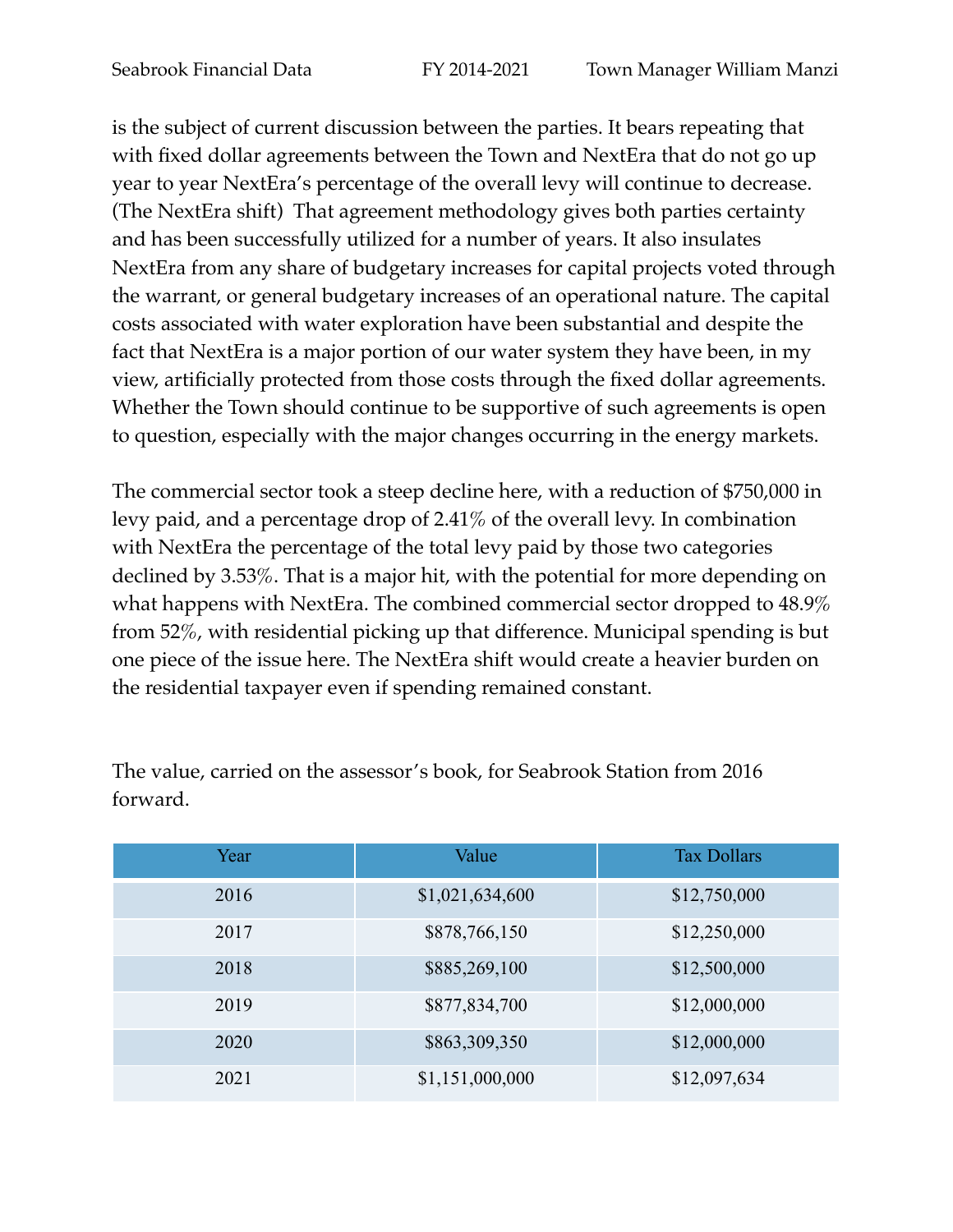

The trend lines as shown by the graphs, buttress the points made above. The graphs above and below show us the intersection of residential and NextEra (below) in 2016 and the climb in residential relative to the other categories (above.) The above numbers show that NextEra, as a percent of the total tax levy, has dropped from 42% to 28.4% in just eight years. The bulk of that difference has been made up by the residential taxpayer, who has gone from 38.8% of the total, to 51.2% of the total. In effect, without accounting for spending increases, the relative tax burden over that period has shifted from NextEra to our residential taxpayers, and to a lesser degree to other utilities and commercial taxpayers. When you combine "other utilities" with "commercial" that category increases as a percent of the total from 19.12% in 2014, to 20.5% in 2021, a 1.38% increase. We simply have not increased enough in the other commercial categories to make up for the NextEra shift.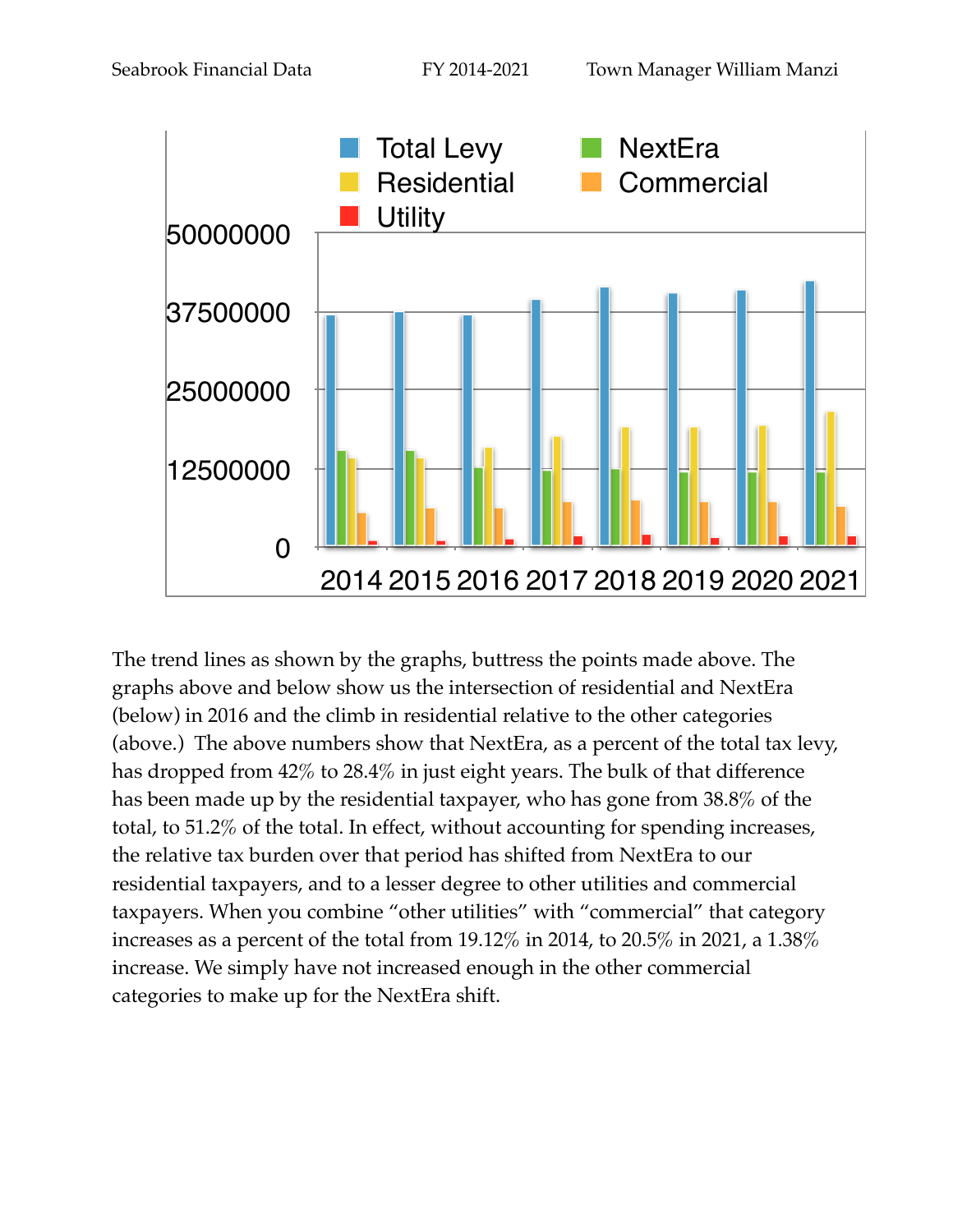

As mentioned previously the total levy has risen by an average of 1.86% annually over the measured period. That number is extraordinary, and reflects a strong commitment by the Board of Selectmen to manage the annual budget process in a fiscally conservative way.

One data set that we just included in last years report is a relatively simple one, comparing residential dollars raised in comparison with all other (business) categories combined. The trend lines are contained in the below graph which shows residential taxpayers, in 2021, intersecting with, and exceeding, the combined business categories.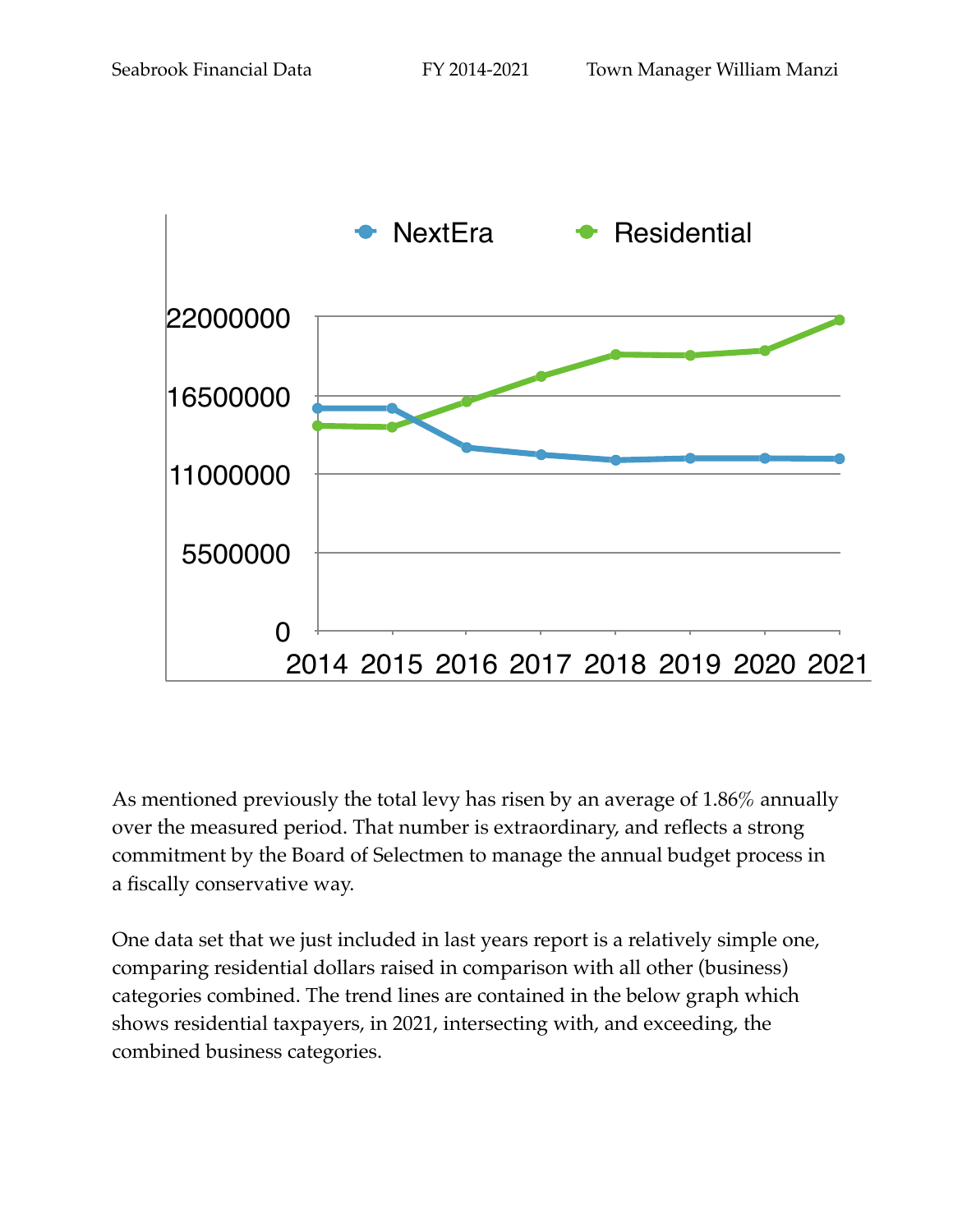

| 2020              |              |     |
|-------------------|--------------|-----|
| <b>Total Levy</b> | \$41,088,692 |     |
| <b>Business</b>   | \$21,419505  | 52% |
| Residential       | \$19,669,187 | 48% |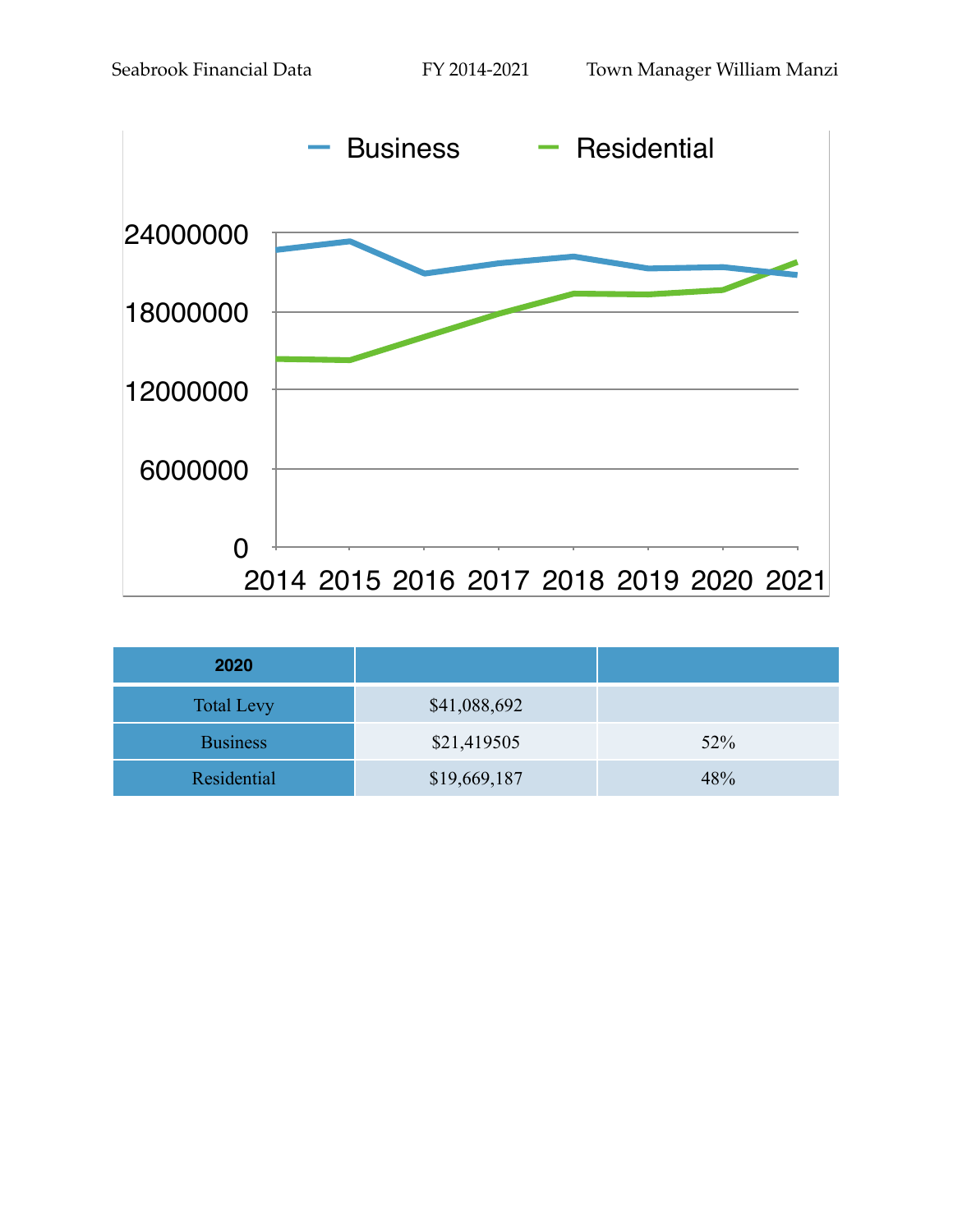| 2021               |              |        |
|--------------------|--------------|--------|
| <b>Total Levy</b>  | \$42,627,278 |        |
| <b>Business</b>    | \$20,814,939 | 48.83% |
| <b>Residential</b> | \$21,812,339 | 51.17% |

The report looks at both where we are getting our tax dollars, and where they are going. The below graph combines local and state education spending into one category. Over the measured period combined school spending has risen by \$3,086,194 an eight year increase of 17.31%, or 2.16% annually. The Town side has seen an increase of \$2,290,416, an overall increase of 13.48%, 1.68% annually. That number reflects collective bargaining increases, health care costs, and standard increases in the cost of doing business. To have produced a budgetary growth rate of 1.68% is extraordinary.

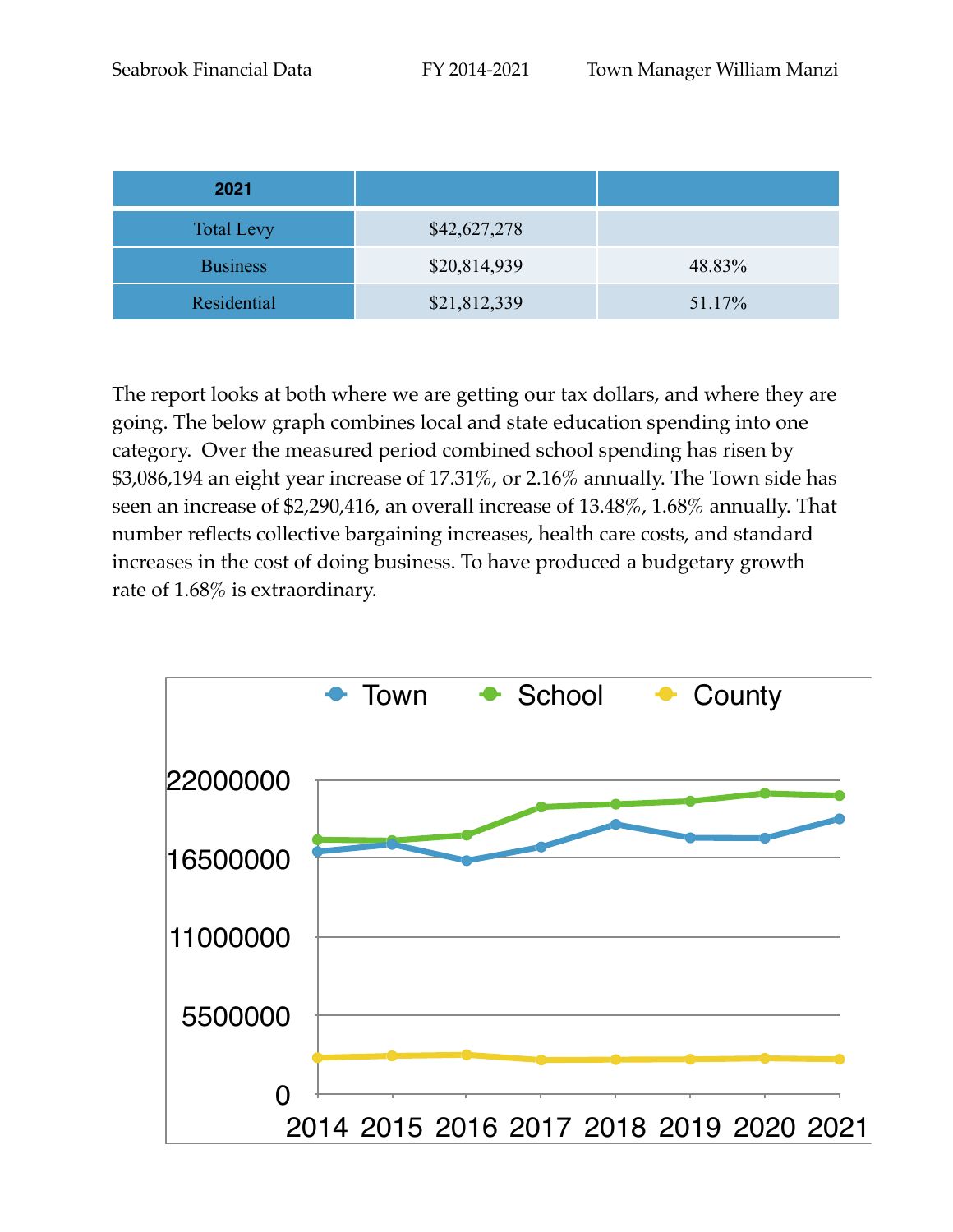The Town has driven up, on an annual basis, the unexpended fund balance, and has used that fund balance to both subsidize the tax rate as well as to fund capital expenses. As we look at those figures in the below table we see that the successful building of fund balance has allowed the use of \$10,395,000 to subsidize the tax rate, as well as \$1,844,464 to fund critical capital projects. (\$12,239,464 in total.) This fund balance remains over \$4 million (unofficially) despite the withdrawal of the \$12 million referenced above. Fund balance is a major success story for the Town, and has been a significant factor in our ability to hold down the tax levy numbers. The FY 2021 independent audit, already underway, will give us the official number being carried for fund balance now.

| Year | <b>Fund Balance</b> | <b>Fund Balance Used</b><br>(Tax) | <b>Fund Balance Used</b><br>(Capital) |
|------|---------------------|-----------------------------------|---------------------------------------|
| 2014 | \$4,475,677         | \$0                               |                                       |
| 2015 | \$6,356,963         | \$0                               |                                       |
| 2016 | \$9,165,185         | \$2,250,000                       | \$325,000                             |
| 2017 | \$8,380,584         | \$2,000,000                       | \$270,000                             |
| 2018 | \$7,600,025         | \$495,000                         | \$480,000                             |
| 2019 | \$7,035,744         | \$750,000                         | \$274,464                             |
| 2020 | \$8,100,000         | \$900,000                         | \$495,000                             |
| 2021 | \$4,127,360         | \$4,000,000                       | \$0                                   |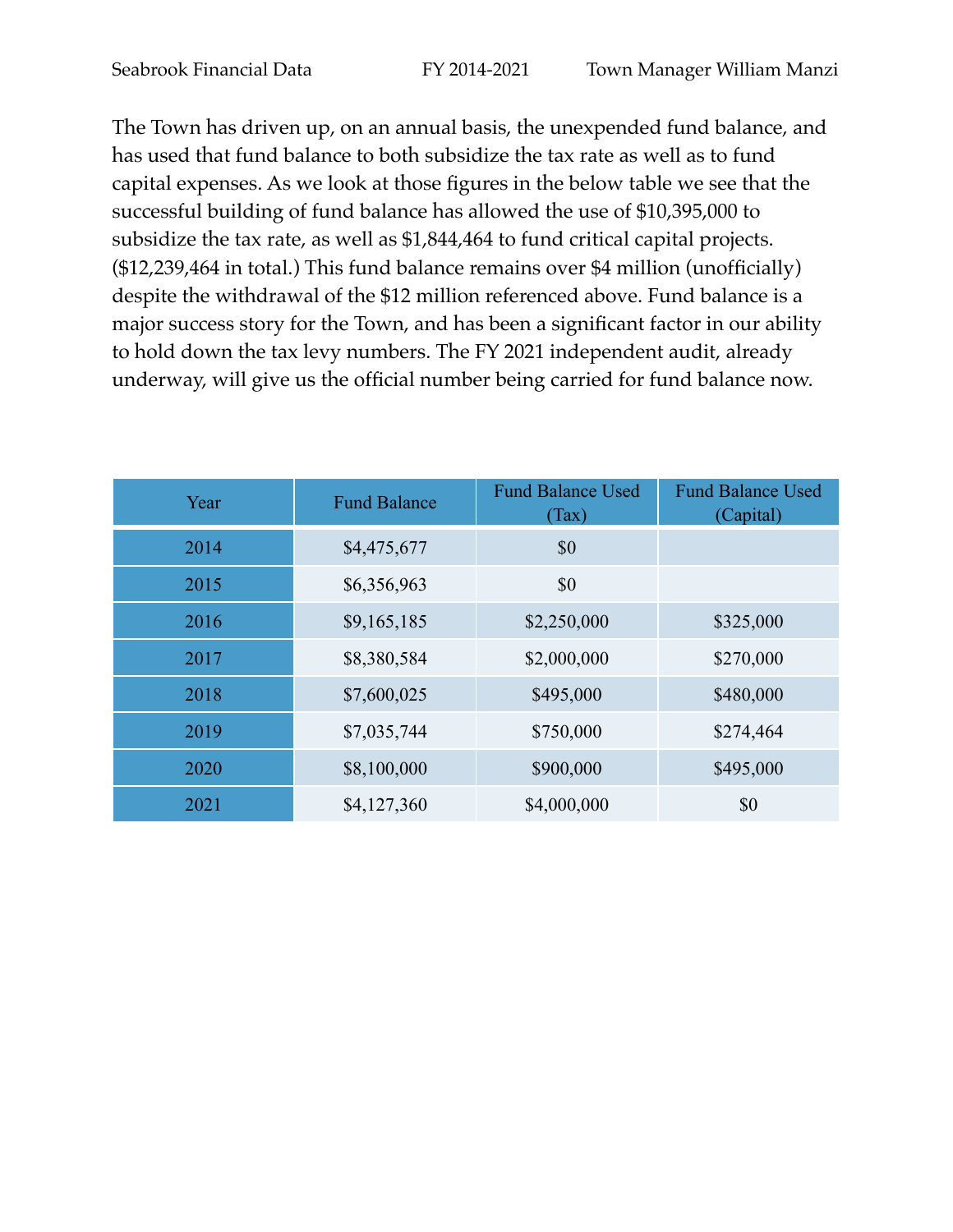|      | Capital Spending (Authorized) | <b>Human Service</b> |
|------|-------------------------------|----------------------|
| 2013 | \$1,333,400                   | \$165,879            |
| 2014 | \$2,021,600                   | \$173,414            |
| 2015 | \$2,519,709                   | \$160,487            |
| 2016 | \$2,153,950                   | \$110,720            |
| 2017 | \$2,385,800                   | \$141,897            |
| 2018 | \$1,439,500                   | \$94,611             |
| 2019 | \$3,864,700                   | \$95,130             |
| 2020 | \$1,354,307                   | \$99,130             |
| 2021 | \$4,244,137                   | \$103,530            |

I will provide a more detailed multi-year look at Seabrook capital spending in a separate report.

A look at the municipal side budgets over the past seven years will show us the impacts of capital spending, and how the Budget Committee budget number submitted, debated, and voted on is only part of the story. Here is the eight year history of submitted municipal budgets, and the change to that number after the warrant was voted. The 2021 capital spending number is the largest in the measured period, and despite the application of fund balance obviously skews the budgetary number up. With that surge in capital spending the Budget Committee number moved beyond \$30 million, as shown in the below table.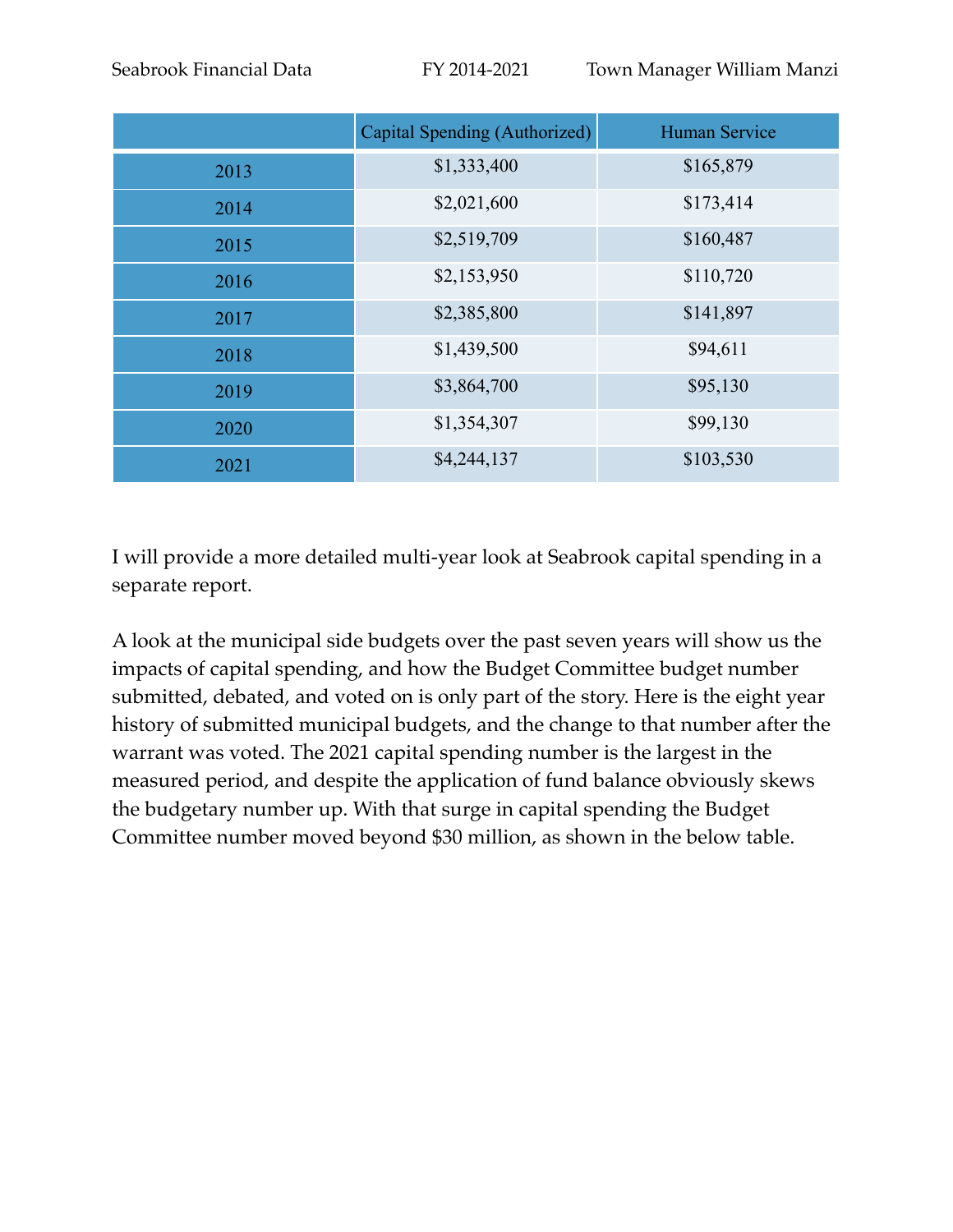Seabrook Financial Data FY 2014-2021 Town Manager William Manzi

| Year | <b>Budget Committee Number</b> | <b>MS-232</b> |
|------|--------------------------------|---------------|
| 2014 | \$20,220,353                   | \$21,234,702  |
| 2015 | \$19,971,001                   | \$21,837,501  |
| 2016 | \$21,540,733                   | \$23,865,403  |
| 2017 | \$22,374,925                   | \$24,954,390  |
| 2018 | \$22,903,403                   | \$24,437,514  |
| 2019 | \$23,523,145                   | \$27,517,263  |
| 2020 | \$24,249,098                   | \$25,871,906  |
| 2021 | \$26,431,800                   | \$30,799,467  |

The MS-232 number, shown in the above table, exhibits the growth in the budget after inclusion of the warrant articles. It is submitted annually to the DRA, and reflects the true budget after the warrant. So what do these town side numbers show us? The overall growth in the "budget committee" number was \$6,211,447 over eight years. That is a growth rate of 3.83% annually. The importance of the capital budget cannot be over-estimated. Accordingly we will prepare the annual CIP book in a different format this year. The new format, hopefully, will be ready earlier, and will be able to be exhibited in different ways to the public, and to the Board of Selectmen, Budget Committee, and Planning Board. I am at work on that project now.

The below table, on health care costs, shows us a main driver of fixed costs in our budget. Health care costs have been held around 15% by the start of some cost sharing with the unions, but these costs crowd out other possible budgetary priorities. The 2021 health care number showed a decline as a percentage of the overall budget, but still consumes 14.22% of all budgetary dollars.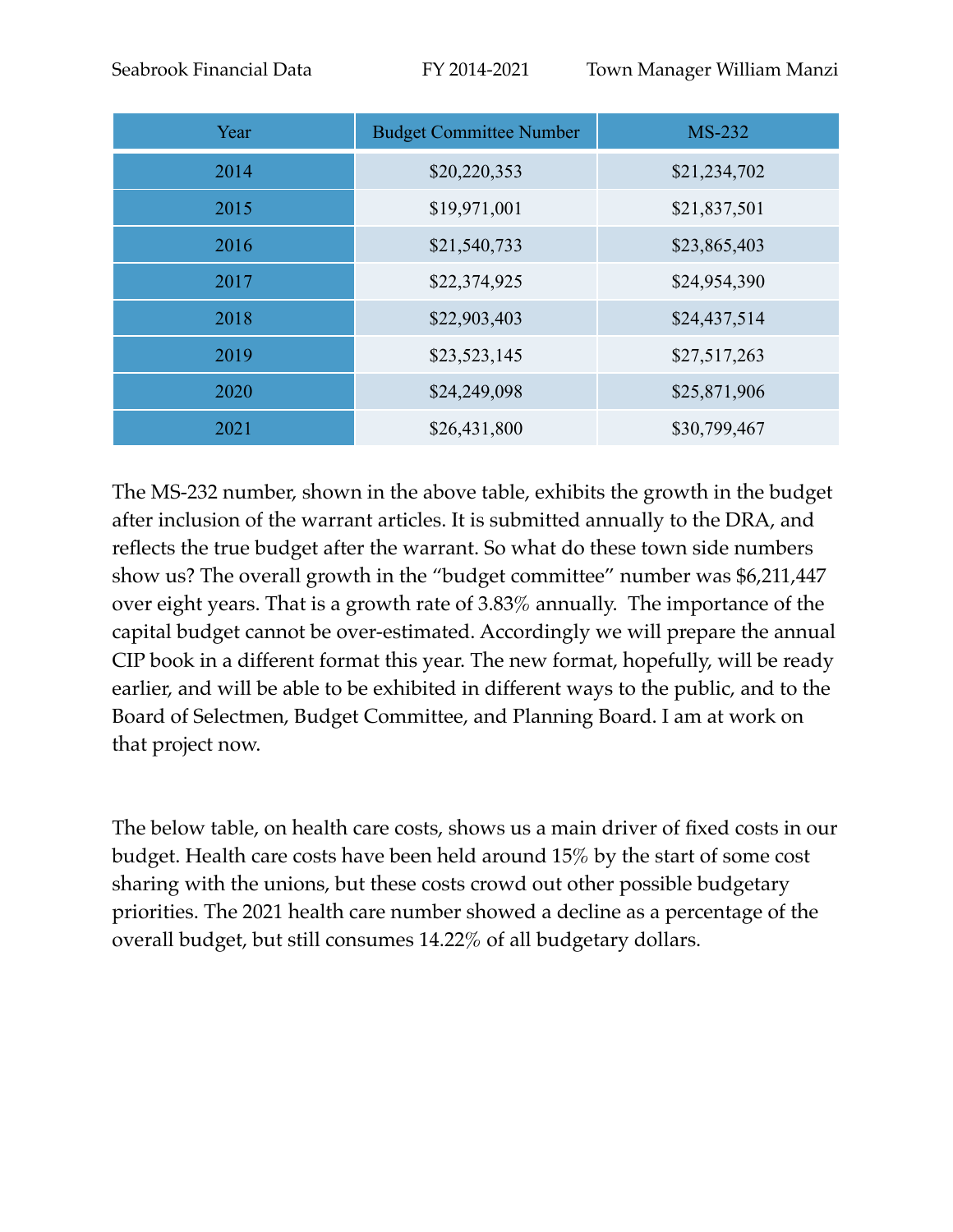| Year | <b>Health Care Costs</b> | % of Bud Com Budget |
|------|--------------------------|---------------------|
| 2014 | \$3,230,593              | 15.97%              |
| 2015 | \$2,960,812              | 14.82%              |
| 2016 | \$2,983,044              | 13.84%              |
| 2017 | \$3,461,048              | 15.46%              |
| 2018 | \$3,487,453              | 15.22%              |
| 2019 | \$3,268,166              | 13.89%              |
| 2020 | \$3,749,527              | 15.46%              |
| 2021 | \$3,759,045              | 14.22%              |

One of the numbers that we need to include is what would be called the "new growth" number, representing taxes collected on new construction.

| New Growth | Value        | <b>Taxes</b> |
|------------|--------------|--------------|
| 2014       | \$28,500,000 | \$434,000    |
| 2015       | \$68,000,000 | \$1,000,000  |
| 2016       | \$27,000,000 | \$400,000    |
| 2017       | \$15,000,000 | \$244,000    |
| 2018       | \$15,000,000 | \$244,000    |
| 2019       | \$10,000,000 | \$157,500    |
| 2020       | \$11,000,000 | \$175,000    |
| 2021       | \$11,000,000 | \$175,000    |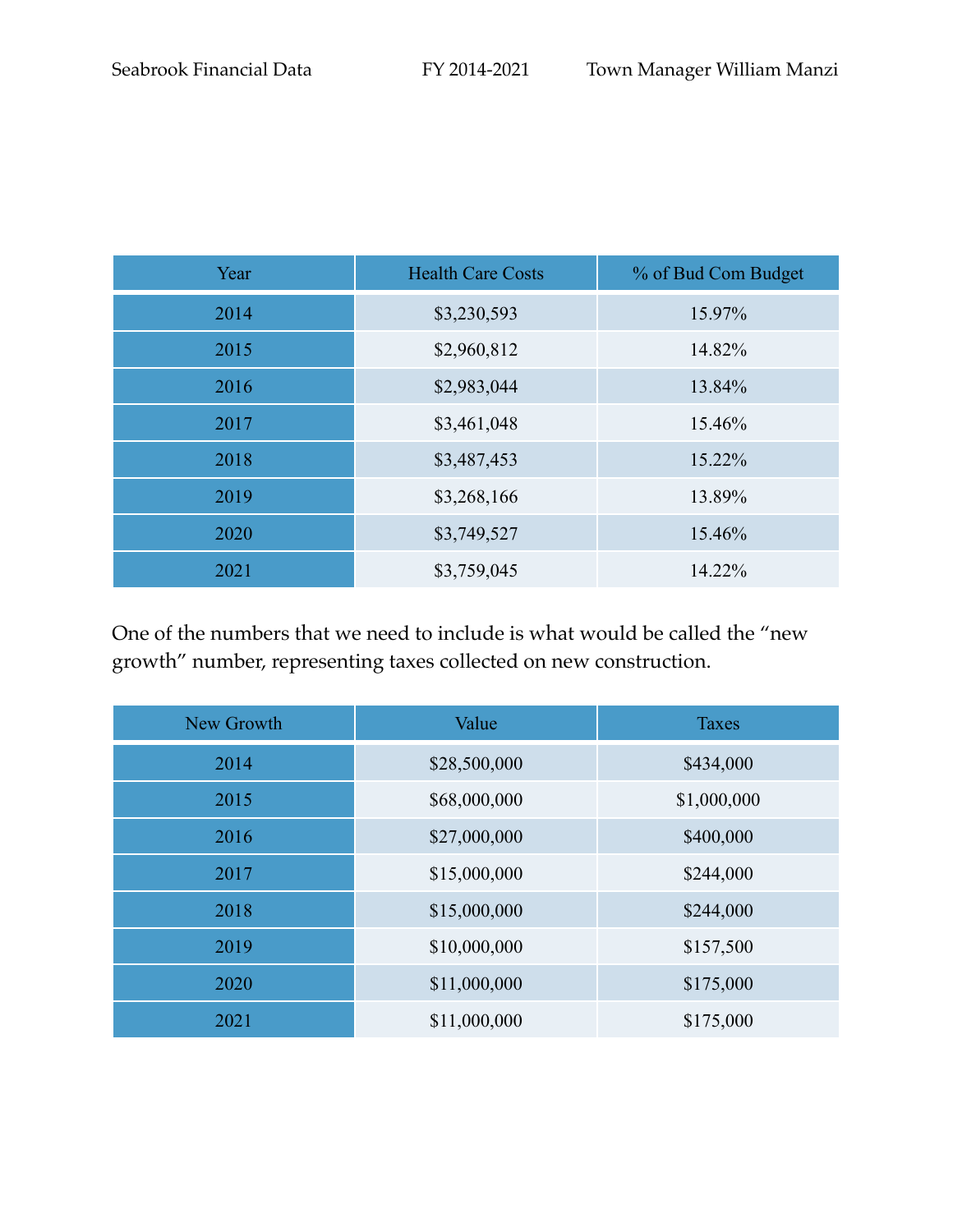## **Summary and Conclusions**

This report is filed annually, and we attempt to focus some attention on areas where the numbers stand out.

- 1. The three year tax agreement with NextEra expired in 2020. That agreement was for \$36 million and no new agreement has been reached as of this writing. The terms of any new agreement will be critical to Seabrook's financial future.
- 2. The Town of Seabrook has received a federal ARPA COVID aid package of \$925,665.88, which will be split into two payments of \$462,832.94. The first payment has been received. The second payment should be received in the next few months. I will highlight these funds in the new CIP book that is being worked on now. The first mandatory federal report, due by April 30, 2022, has been filed by me.
- 3. 2021 was a unique year in growth of the municipal side budget. The application of \$4 million in fund balance was technically an allocation to subsidize the tax rate, but in reality it should be considered as funding the major capital projects approved through the warrant, which exceeded \$4 million. This report covers an eight year period. We will examine issues more specific to 2021, and some 2022 issues, in the executive summary.
- 4. As highlighted in the above the "shift" away from commercial, primarily NextEra, towards residential taxpayers presents rather severe challenges for policy makers. These challenges were highlighted in the first report of this nature in 2018, with some of those difficult decisions still facing us today. We will review some of those in the executive summary.
- 5. I have listed the revolving fund balances at the end of 2021 below. These numbers will be frequently referred to in budget deliberations.